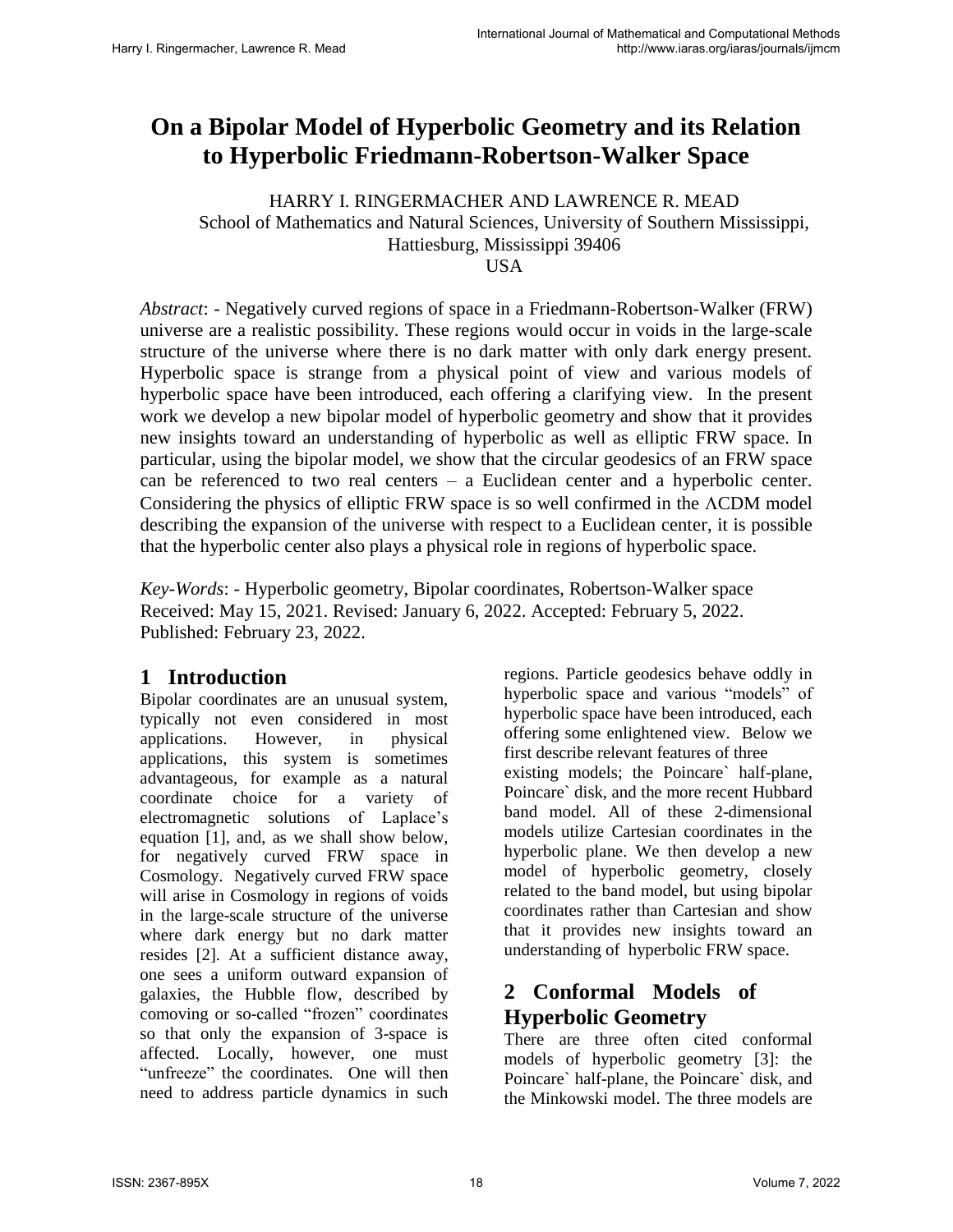isomorphic and each displays different insights of hyperbolic space under varying boundary constraints. For example, consider the Poincare` half-plane. This hyperbolic 2 space has the metric,

$$
ds^2 = \lambda^2 \left( \frac{dx^2 + dy^2}{y^2} \right), \tag{1}
$$

and represents a plane of constant negative curvature,  $-1/\lambda^2$ , "the hyperbolic plane", described by Cartesian coordinates (x,y), excluding the x-axis. Geodesics are semicircles centered on the x-axis and perpendicular to it, and lines perpendicular to it (Fig. 1).



**Fig.1**. Geodesics of the Poincare` Half-Plane Model of the hyperbolic plane

Recent work by Hubbard [4], describes a  $4<sup>th</sup>$ conformal model of hyperbolic geometry, the band model.

The metric for this model is:

$$
ds^2 = \frac{d\eta^2 + d\psi^2}{\left(\cos\psi\right)^2} \tag{2}
$$

where  $(\eta, \psi)$  are Cartesian coordinates. The geodesic equations are:

$$
\eta'' + 2\eta' \psi' \tan \psi = 0
$$
  

$$
\psi'' - (\eta'^2 - \psi'^2) \tan \psi = 0
$$
 (3)

These equations yield two geodesics:

 $\eta$  = *constant* (vertical lines in Fig. 2 – not plotted)

plotted)  
\n
$$
\eta = \eta_0 \pm \log \left( K \sin \psi + \sqrt{1 - K^2 (\cos \psi)^2} \right)
$$
\n(4)

*K* and  $\eta_0$  are constants. The Cartesian representation,  $(\eta, \psi)$ , of the geodesics, Eq. (5), is plotted in Fig. 2. These are the geodesics described in Hubbard's work. These are not the usual semi-circles. It is called the band model because the space of its complex representation is the band,  $\pi/2 > w > -\pi/2$ .



**Fig.2**. Geodesics of the Hubbard Band-Model of the hyperbolic plane from eqn. (5)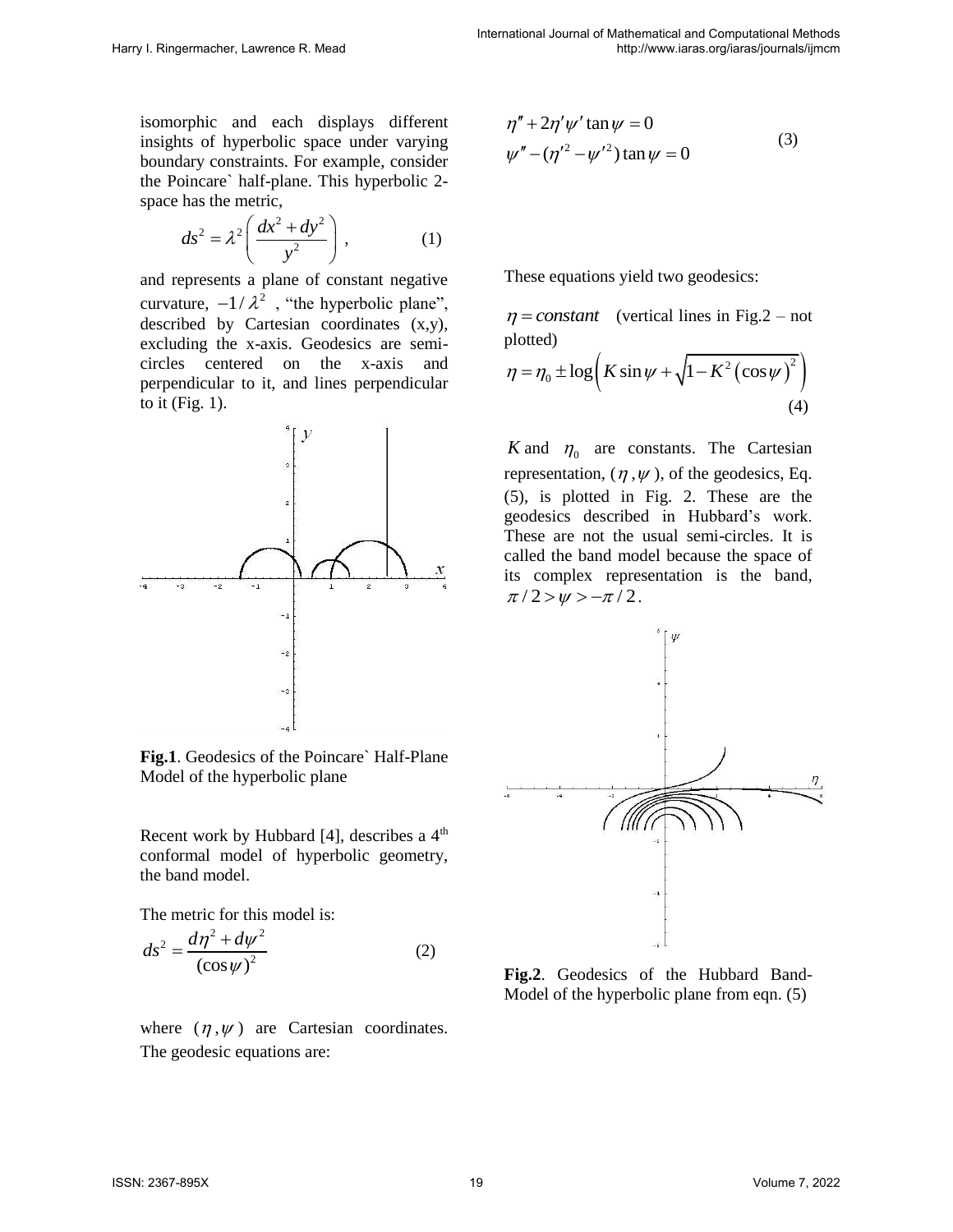### **3 The Bipolar Model of Hyperbolic Geometry**

We shall now prove the following proposition:

**Proposition 1**: The band model is the Euclidean bipolar representation of the Cartesian half-plane model.

**Proof:** Consider the half-plane metric in Cartesian coordinates  $(x, y)$  of Eq.(1).

Under the standard Euclidean coordinate transformation to a bipolar

system 
$$
(x, y) \rightarrow (\eta, \psi)
$$
,  
\n
$$
x = \frac{h \sinh \eta}{\cosh \eta + \sin \psi},
$$
\n
$$
y = \frac{h \cos \psi}{\cosh \eta + \sin \psi}
$$
\n(5)

$$
y - \frac{\cosh \eta + \sin \psi}{\cosh \eta + \sin \psi}
$$

where,  $-\infty < \eta < \infty$   $0 \le \psi \le 2\pi$  and the two poles are at  $x = \pm h$ .

For  $h = 1$ ,  $\lambda \equiv 1$ , the metric (1) transforms to:

$$
ds^{2} = \frac{d\eta^{2} + d\psi^{2}}{\left(\cos\psi\right)^{2}}.
$$
 (6)

This is the band model metric, Eq.(2), and the proof is complete. We have shown that the band model is simply a different Euclidean view of the half-plane model. Rather than view  $(\eta, \psi)$  as Cartesian, as in Fig. 2, it is natural here to take them as the Euclidean bipolar coordinates defined with respect to Cartesian coordinates from Eq.(5). This is an entirely new representation of the half-plane or band model which we shall call the *bipolar model* of hyperbolic geometry.

 For convenience, we rotate the metric, Eq.(6), for a bipolar representation on the x-axis (Fig.3).

$$
ds^{2} = \frac{d\eta^{2} + d\psi^{2}}{\left(\sin\psi\right)^{2}}\tag{7}
$$

 The geodesics of the bipolar model are traditional semi-circles about the poles at  $h = \pm 1$  on the x-axis.



**Fig.3**. Geodesics of the Bipolar Model of the hyperbolic plane

The polar equations of these circles with respect to  $(x, y) = (0, 0)$  are given by:

$$
r_x(\phi) = h\left(\cos\phi\coth\eta - \sqrt{\cos^2\phi\coth^2\eta - 1}\right)
$$
\n(8)

The Cartesian equation of these "x-circles" is given by:

is given by:  
\n
$$
(x-h \coth \eta)^2 + y^2 = h^2 \operatorname{csch}^2 \eta
$$
\n(9)

We demonstrate below that this family of circles has, in fact, *two centers*: a Euclidean center at  $x = h \coth \eta$  and a hyperbolic center at the pole  $x = h = 1$ .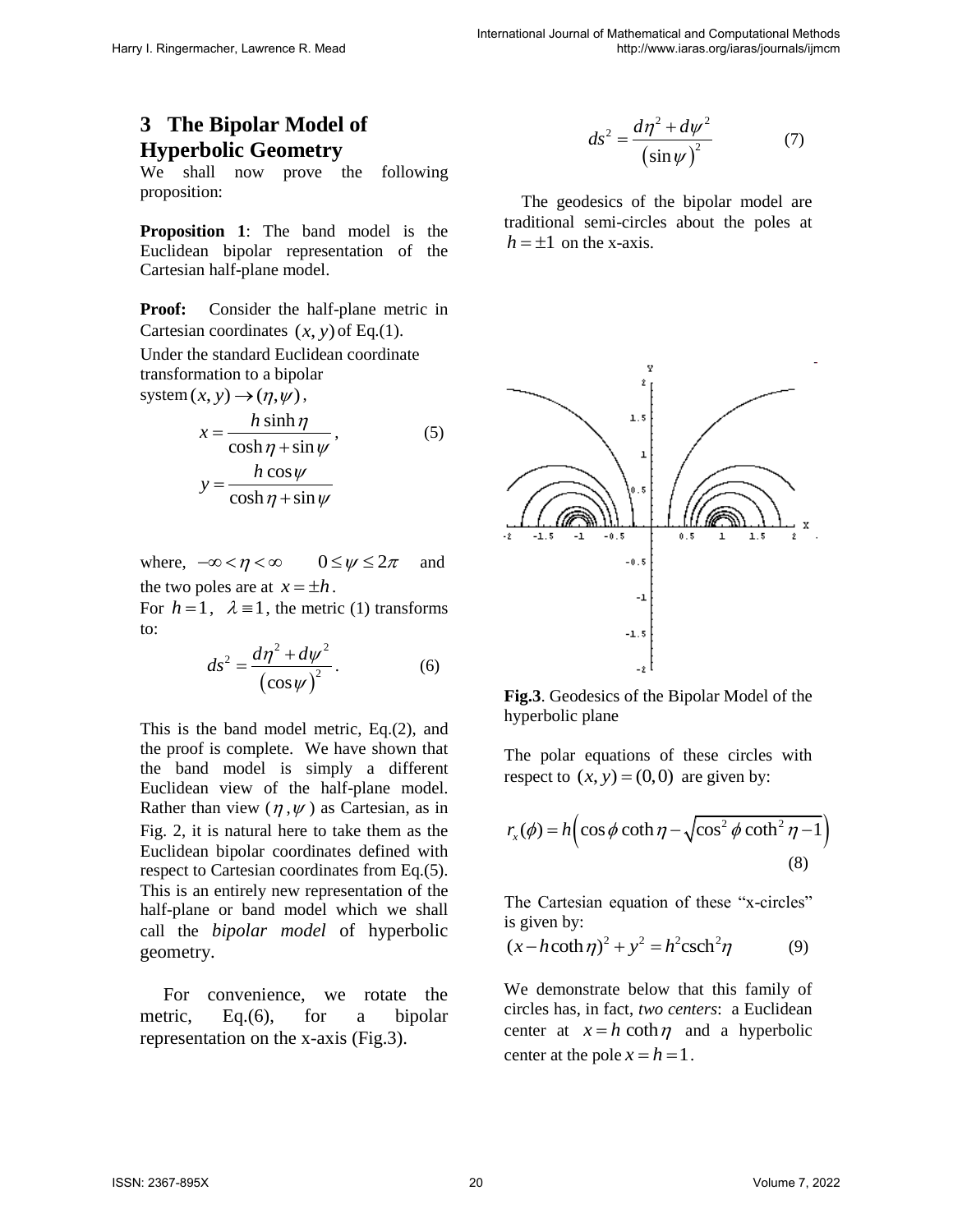Under the transformation  $(\eta, \psi) \rightarrow (\psi, \eta)$ , retaining the definition of the bipolar coordinates in Eq. (5), metric (7) becomes:

$$
ds^2 = \frac{d\eta^2 + d\psi^2}{\left(\sin \eta\right)^2} \tag{10}
$$

The geodesics of the "complimentary" metric space (10) yield circles centered on the y-axis. Their polar representation is given by:

given by:  
\n
$$
r_{y}(\phi) = h \left( \sin \phi \cot \psi - \sqrt{\sin^{2} \phi \cot^{2} \psi + 1} \right)
$$
\n(11)

These "y-circle" geodesics pass through both poles and are shown in Fig. 4.



**Fig.4**. Geodesics of the complimentary bipolar hyperbolic metric, Eq. (10).



**Fig.5**. Geodesics of Fig.3 and Fig. 4 overlaid.

These circles are orthogonal to the circles (9) and are given in Cartesian coordinates by:

$$
(y - h \cot \psi)^2 + x^2 = h^2 \csc^2 \psi
$$
 (12)

With respect to the metric space (10), the geodesics of its complimentary space (7) are simply Euclidean circles and therefore, by a fundamental theorem of hyperbolic geometry [5], are also hyperbolic circles about their hyperbolic center. Overlaying the geodesics of the two complimentary spaces in the same Cartesian system yields Fig. 5.

 One must, of course, make a choice as to which metric, (7) or (10), will govern the space of the full set of orthogonal curves which coincide with the natural orthogonal bipolar coordinate Euclidean space. For present purposes, we choose metric (10). Then the y-circles are geodesics while the xcircles are Euclidean circles described by Eq. (9) as illustrated in Fig. 6. This graph then becomes, in essence, a demonstration of the "standard construction" [6] required in the well-known proof in hyperbolic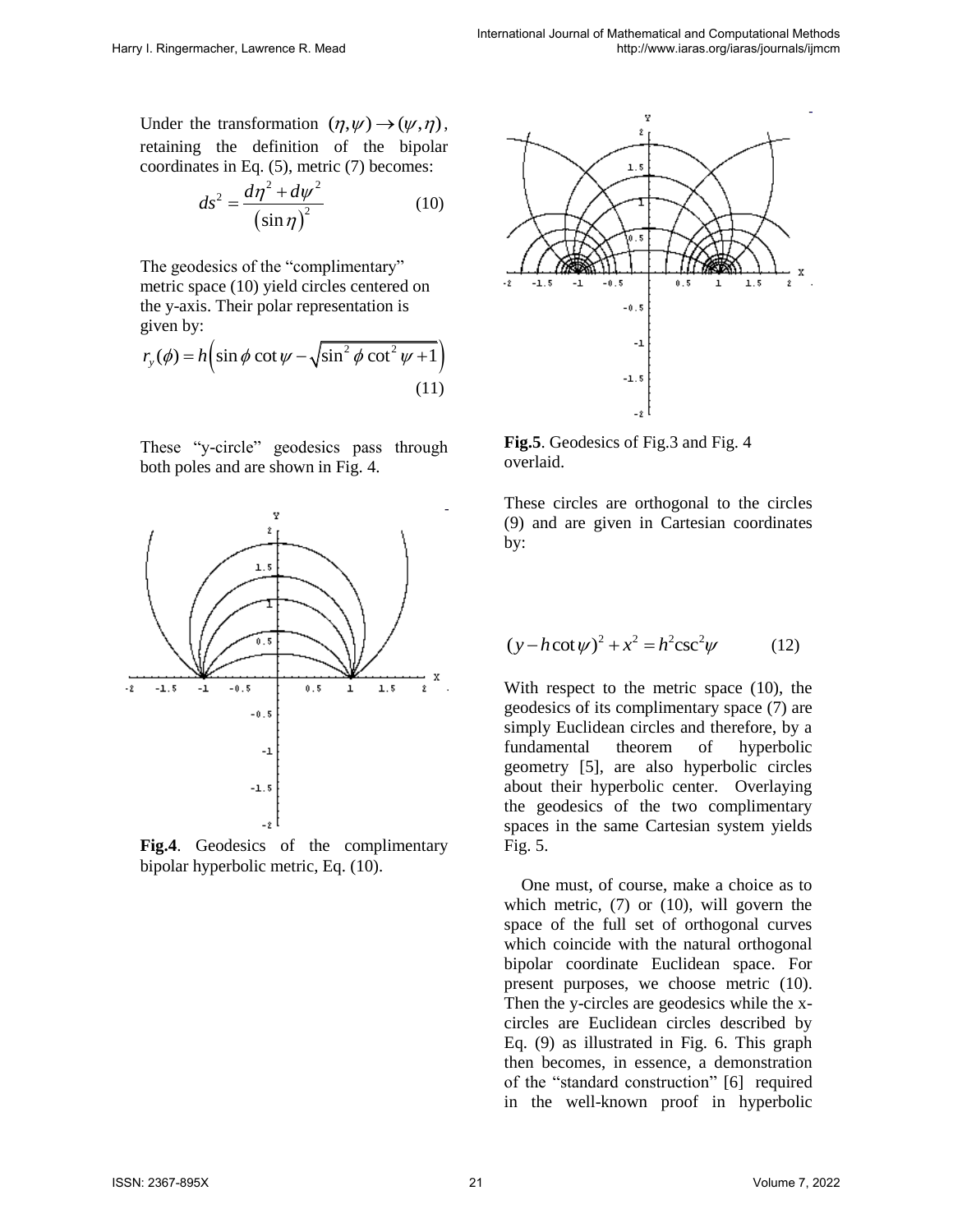geometry that Euclidean circles in the hyperbolic plane are also hyperbolic circles . To this end, it can be shown with respect to metric (10) that the "curved" radii from the hyperbolic center at the pole to a given circle are constant and are given by:

$$
R = \frac{\lambda}{2} \log \left( \frac{\lambda + \rho}{\lambda - \rho} \right) \tag{13}
$$

where  $\rho$  is the Euclidean radius of that circle found from Eq.(9). This is shown in Fig. 6.

#### **4 Relation to FRW Metrics**

The space inside the Euclidean circle of Fig.6, when referenced to its Euclidean center, can be covered by the Poincare` disk model [6]. The Poincare` disk is the FRW space for curvature  $k < 0$ . It's metric with respect to the Euclidean center is

$$
ds^{2} = \frac{d\rho^{2} + \rho^{2}d\theta^{2}}{\left(1 + \frac{k\rho^{2}}{4}\right)^{2}},
$$
 (14)



**Fig.6**. Constant radii y-circle geodesic segments of metric (10) from a pole at  $x = 1$ to an x-circle intercept are emphasized. These segments are also hyperbolic radii of the circle from its hyperbolic center. One Euclidean radius,  $\rho$ , of the circle from its Euclidean center (dot) is shown.

where  $\rho$  and  $\theta$  are the Euclidean radius and angle from the Euclidean center in Fig. 6. The physical "proper length" of the radius for  $\theta = constant$  (a geodesic) is, from (14),

$$
s = \frac{\lambda}{2} Ln\left(\frac{\lambda + \rho}{\lambda - \rho}\right),
$$
 (15)

where  $\lambda^2 = -4/k$ , and is identical to (13). Thus we have shown for a negatively curved RW space that the "proper", or hyperbolic, radius measured from the Euclidean center of the circle is identical to the hyperbolic length of the curved radii measured from its hyperbolic center. This demonstrates the dual-center aspect of orbits in negatively curved RW spaces.

 One more useful isometry regarding the curved radii (13) can be described. We shall use relation (13), which is the curved radius emanating from the hyperbolic center, to transform (14) to a metric with respect to the hyperbolic center. Equation (13) can also be written:

written:  
\n
$$
R = \frac{\lambda}{2} \log \left( \frac{\lambda + \rho}{\lambda - \rho} \right) = \lambda \tanh^{-1} \frac{\rho}{\lambda}
$$
\n(16)

Solving for  $\rho$ :

$$
\rho = \lambda \tanh\left(\frac{R}{\lambda}\right) \tag{17}
$$

Inserting this into (14) yields  
\n
$$
ds^2 = dR^2 + \lambda^2 \sinh^2 \left(\frac{R}{\lambda}\right) d\phi^2.
$$
\n(18)

Defining  $\chi = \frac{R}{\lambda}$  and simplifying (18) yields:

$$
ds^{2} = \lambda^{2} \left( d\chi^{2} + \sinh^{2} \chi \ d\phi^{2} \right) \tag{19}
$$

This is the familiar 2-dimensional hyperbolic form of the spatial FRW metric. However, we now understand the meaning